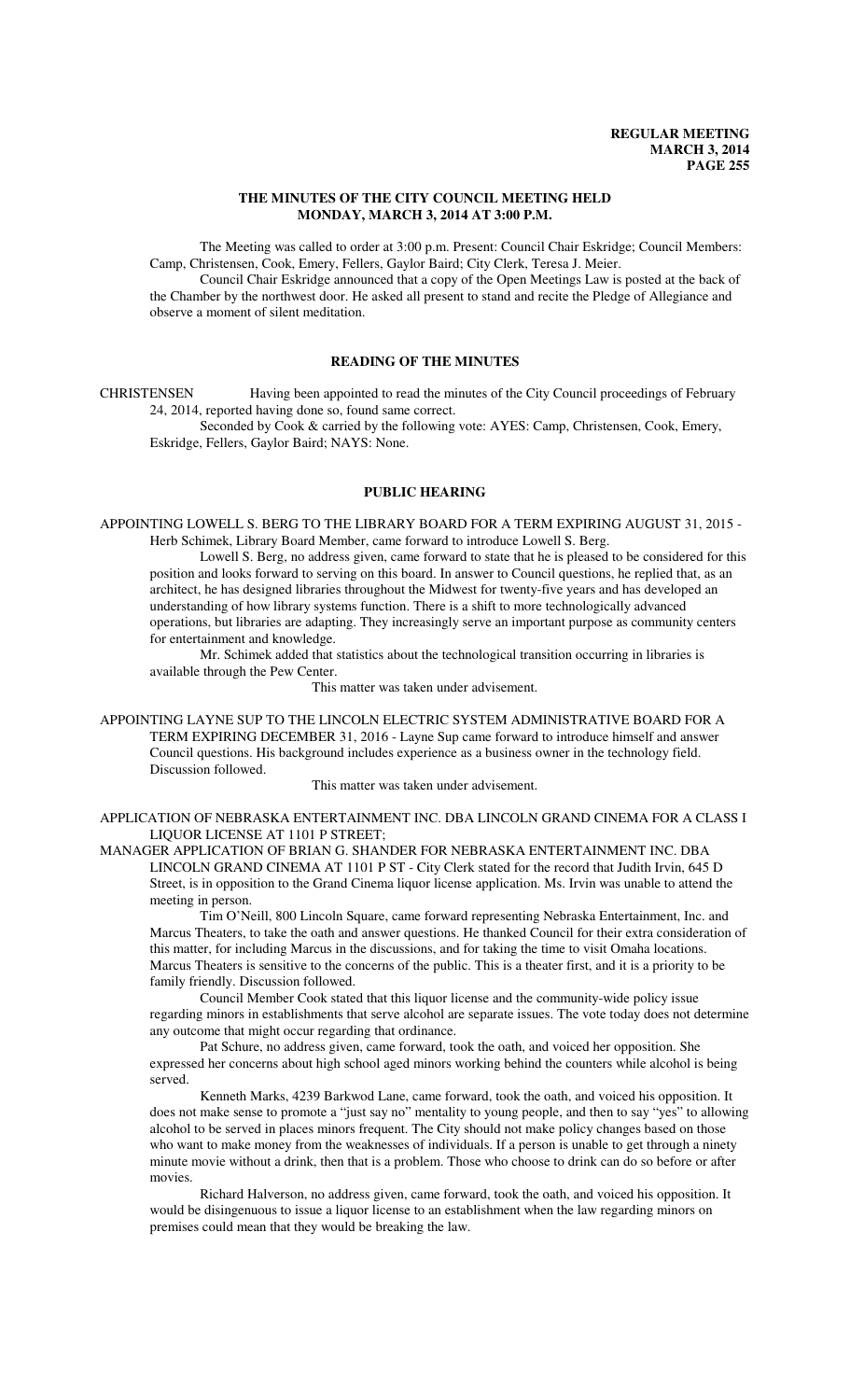Mr. O'Neill returned to state that there will be no underage servers. Marcus theaters will work with the City until the issue of the ordinance is resolved. It should be noted that the outdated law is already being violated throughout the City.

Rod Confer, City Attorney, came forward in answer to Council questions to state that the applicant must be weighed on the same basis as all other liquor license applications. There is nothing on the application that makes them a questionable applicant and it would not be appropriate to deny an approval on speculation that they could break the law. At the State level, there is an option to deny a license based on public objections. Whether the City Council recommends approval or denial, the applications still goes to the State for the final determination. Discussion followed.

This matter was taken under advisement.

APPLICATION OF CASEY'S RETAIL COMPANY DBA CASEY'S GENERAL STORE #2720 TO EXPAND ITS CLASS B LIQUOR LICENSE BY THE ADDITION OF AN AREA MEASURING APPROXIMATELY 12 FEET BY 40 FEET FOR A NEW LICENSED AREA DESCRIBED AS A ONE STORY BUILDING APPROXIMATELY 40 FEET BY 88 FEET LOCATED AT 1001 S. 13TH STREET - Michelle Kreitz, District Manager of Casey's, 2911 SW 11<sup>th</sup> Street, came forward to take the oath and answer questions. She replied that this location has expanded their sales floor to include more grocery items. There is less square footage designated for alcohol sales.

This matter was taken under advisement.

- APPLICATION OF YO JAVA, INC. DBA MO JAVA CAFÉ & ROASTING CO. TO EXPAND ITS CLASS I LIQUOR LICENSE BY THE ADDITION OFAN AREA MEASURING APPROXIMATELY 17 FEET BY 40 FEET FOR A NEW LICENSED AREA DESCRIBED AS THE NORTHWEST SECTION APPROXIMATELY 62 FEET BY 40 FEET OF A TWO STORY BUILDING INCLUDING AN OUTDOOR AREA APPROXIMATELY 14 FEET BY 35 FEET LOCATED AT 2649 N. 48TH STREET - Paul Marshall, 2284 Sheldon Street, came forward to take the oath and answer questions. Mo Java has been in business for 20 years and now needs to expand kitchen and storage space. This matter was taken under advisement.
- MANAGER APPLICATION OF ROGER PATTON FOR RISKY, INC. DBA RISKY'S SPORTS BAR & GRILL AT 4680 LEIGHTON AVENUE - Roger Patton, 1600 N 80<sup>th</sup> Street, came forward to take the oath and answer questions.

This matter was taken under advisement.

MANAGER APPLICATION OF JILLIAN CARTER FOR GREENFIELD'S CAFÉ, INC. DBA GREENFIELD'S CAFÉ AT 7900 SOUTH 87TH STREET - Jillian Carter, 2115 S.  $22<sup>nd</sup>$  Street, came forward to take the oath and answer questions. Prior to becoming General Manager of Greenfield's in December, she worked as a waitress and shift manager. In answer to Council questions, she stated that various items in her criminal record were due to mistakes she made, disorganization, and misunderstandings. She is now trying to make better decisions and to turn her life around.

This matter was taken under advisement.

VACATION NO. 13005 – VACATING THE NORTH 21 FEET OF HOLDREGE STREET RIGHT-OF-WAY FROM THE WEST RIGHT-OF-WAY LINE OF NORTH 20TH CIRCLE TO THE WEST PROPERTY LINE OF LOT 52, I.T. - Mark Tavlin, 340 Victory Lane, came forward to state this area will provide additional parking after an expansion occurs.

Randy Hoskins, Public Works and Utilities Department, came forward to address the questions and concerns of Council. He stated there is no way to be sure if Trail Design Standards will change in the future, or what effects any changes would have.

Marvin Krout, Director of Planning Department, came forward to state that both the Parks Department and the Public Works Department felt comfortable with this vacation. Discussion followed. This matter was taken under advisement.

ADOPTING THE SUPPLEMENTS TO THE LINCOLN MUNICIPAL CODE DATED JUNE 2013 AND DECEMBER 2013 AS PART OF THE OFFICIAL LINCOLN MUNICIPAL CODE - Rod Confer, City Attorney, came forward to state this item is a formality that occurs annually to codify changes that were made to the Lincoln Municipal Code.

This matter was taken under advisement.

AMENDING SECTION 1 OF ORDINANCE NO. 19904 PASSED AUGUST 12, 2013, RELATING TO THE PAY SCHEDULES OF EMPLOYEES WHOSE CLASSIFICATIONS ARE ASSIGNED TO THE PAY RANGE WHICH IS PREFIXED BY THE LETTER "A," BY AMENDING CLASSIFICATION CODE 4020 TO REVISE THE CLASSIFICATION SPECIFICATION FOR ATHLETICS SUPERVISOR AS SET FORTH ON ATTACHMENT A - Doug McDaniel, Director of Personnel, came forward to state this classification is being expanded to meet the needs of the Parks department. The pay range is not being changed.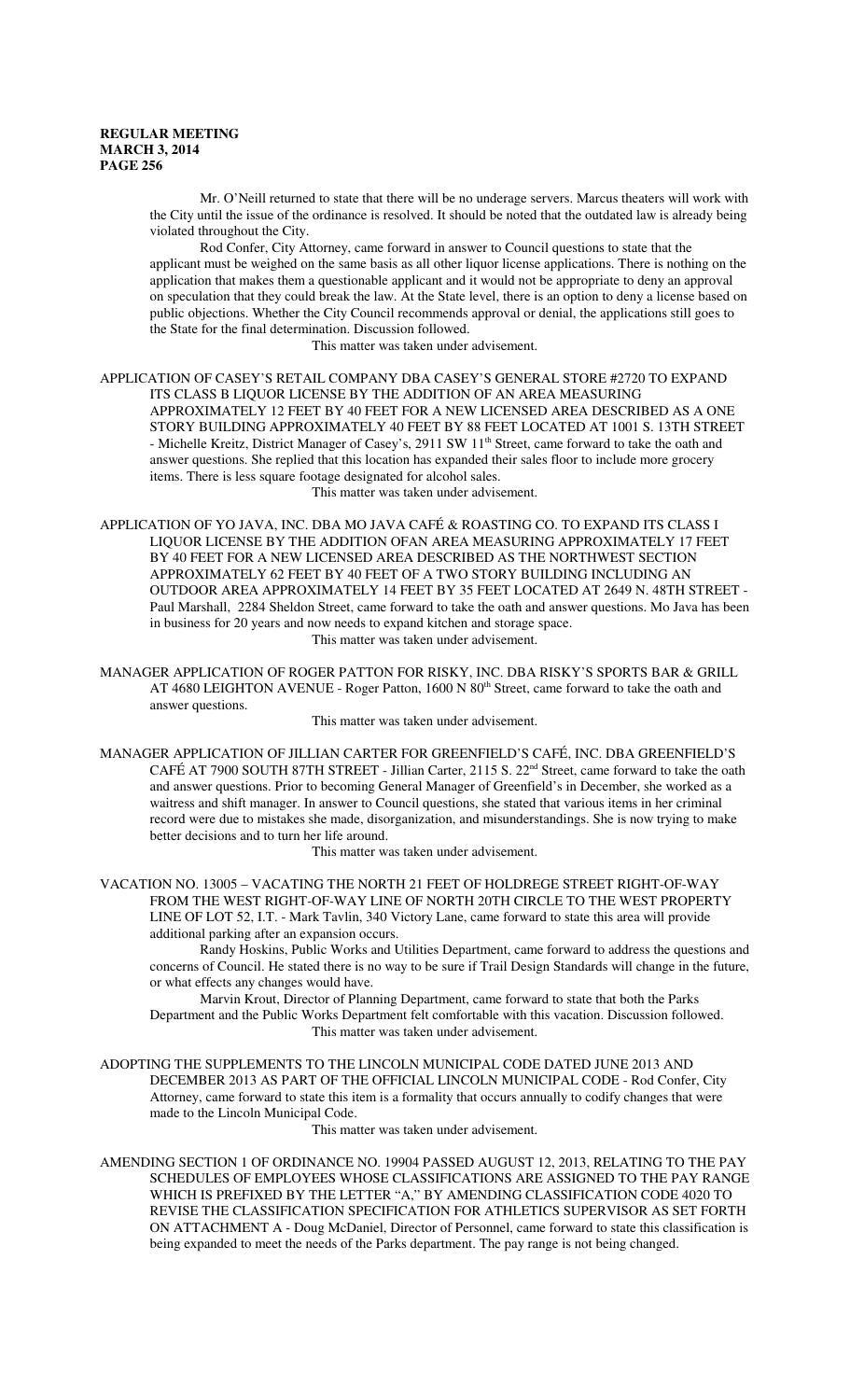Lynn Johnson, Director of Parks and Recreation Department, came forward to state this position is being expanded to incorporate the duties of building sustainability, player development and retention. Based on national trends, this should pay for itself over time. The position also requires an individual with administrative experience. They will be based at the Ager course and duties will include oversight of that clubhouse, a position that is currently contracted out, so those additional funds will also go towards salary. Discussion followed.

This matter was taken under advisement.

APPROVING THE CITY OF LINCOLN REDEVELOPMENT AGREEMENT BETWEEN PIEDMONT SHOPPING CENTER, LLC, AND THE CITY OF LINCOLN FOR THE PIEDMONT SHOPPING CENTER REDEVELOPMENT PROJECT RELATING TO THE REDEVELOPMENT OF PROPERTY GENERALLY LOCATED AT 1265 SOUTH COTNER BOULEVARD. - David Landis, Director of Urban Development Department, came forward to state the new owners intend to invigorate the shopping center both internally and externally. They will incorporate new trees and landscaping, including attractive buffers to the north and west, and a pedestrian friendly walking path. Improvements to the building itself include attractive external cladding to improve the facade, improved energy efficiency, stonework, and an outdoor dining area. The surrounding neighborhoods are excited about these improvements.

Steve Glenn, owner of the Piedmont property, came forward to state that there is excitement to get started on these plans. There are new tenants waiting to move in, the development has been very well received by the community, and this is a historical focal point that we are committed to improving. This will become a family, pedestrian, bicycle and pet friendly area. Discussion followed.

Cristy Joy, 2436 N. 48<sup>th</sup> Street, came forward to answer Council questions about various design aspects of the redevelopment, particularly anything that could impact surrounding neighbors. Discussion followed.

Rod Confer, City Attorney, came forward to answer Council questions regarding a Motion to Amend.

This matter was taken under advisement.

- USE PERMIT 149A APPLICATION OF YELLOW ROSES, LLC TO REDUCE THE REAR YARD SETBACK FROM 50 FEET TO 25 FEET AND TO REDUCE THE SIDE YARD SETBACK FROM 50 FEET TO 15 FEET FOR DEVELOPMENT OF COMMERCIAL SPACE ON PROPERTY GENERALLY LOCATED AT SOUTH 27TH STREET AND JAMIE LANE - Mark Hunzeker came forward to state this is a reconfiguration of this commercial space on the south side of Jamie Lane. Changes were made after discussions with neighbors. Planning Commission unanimously recommended approval.
- ACCEPTING THE REPORT OF NEW AND PENDING CLAIMS AGAINST THE CITY AND APPROVING DISPOSITION OF CLAIMS SET FORTH FOR THE PERIOD OF FEBRUARY 1 - 15, 2014 - Shere Sieckmeyer, 2014 Garfield Street, came forward to state she submitted a claim for a fall that occurred on a sidewalk on 20<sup>th</sup> Street between Garfield and Washington. She requested an extension or continuance because she still has many unanswered questions.

Rod Confer, City Attorney, came forward to state after Law notified Ms. Sieckmeyer of the recommendation that would be made, she made this request, and we asked her to bring it forward as a formal request under the Public Records Act. Law has no objection to delaying her claim until information can be gathered. Discussion followed.

ANNEXATION NO. 13004 – AMENDING THE LINCOLN CORPORATE LIMITS MAP BY ANNEXING APPROX. 15.81 ACRES GENERALLY LOCATED AT HIGHWAY 2 AND ASHBROOK DRIVE; CHANGE OF ZONE NO. 13020 – APPLICATION OF LIVINGSTON INVESTMENTS FOR A CHANGE OF ZONE FROM AGR AGRICULTURAL RESIDENTIAL DISTRICT TO R-4 RESIDENTIAL ON PROPERTY GENERALLY LOCATED AT HIGHWAY 2 AND ASHBROOK DRIVE;

SPECIAL PERMIT NO. 13043 – APPROVING THE APPLICATION OF LIVINGSTON INVESTMENTS TO DEVELOP THE BROADMOOR ASHBROOK APARTMENTS COMMUNITY UNIT PLAN TO ALLOW UP TO 220 DWELLING UNITS WITH REQUESTED WAIVERS OF THE REQUIRED BLOCK LENGTH AND BUILDING HEIGHT ON PROPERTY GENERALLY LOCATED AT HWY. 2 AND ASHBROOK DR - Tom Huston, 233 S. 13<sup>th</sup> Street, Suite 1900, came forward to state that as a result of the many discussions that have occurred, Broadmoor significantly altered the scope of the development, and those compromises should not be underestimated. They include a one-third reduction in density, decreasing the building height, increasing the side yard significantly, and moving the building down the grade and farther to the west. Staff report recommended approval with conditions.

Randy Hoskins, Public Works and Utilities Department, came forward to answer questions regarding the Nebraska Department of Roads (NDOR) design standards and various options for a frontage road. Discussion followed.

Bill Austin, 1248 O Street, Suite 600, came forward representing the Pine Lake Association, along with Bill Janike, President of Pine Lake Association. He stated that there was no interest in having any sort of frontage road or driveway. In fact, there was vehement disapproval for the access road in the past. The Southeast Rural Fire District also expressed concerns about how this may impact them.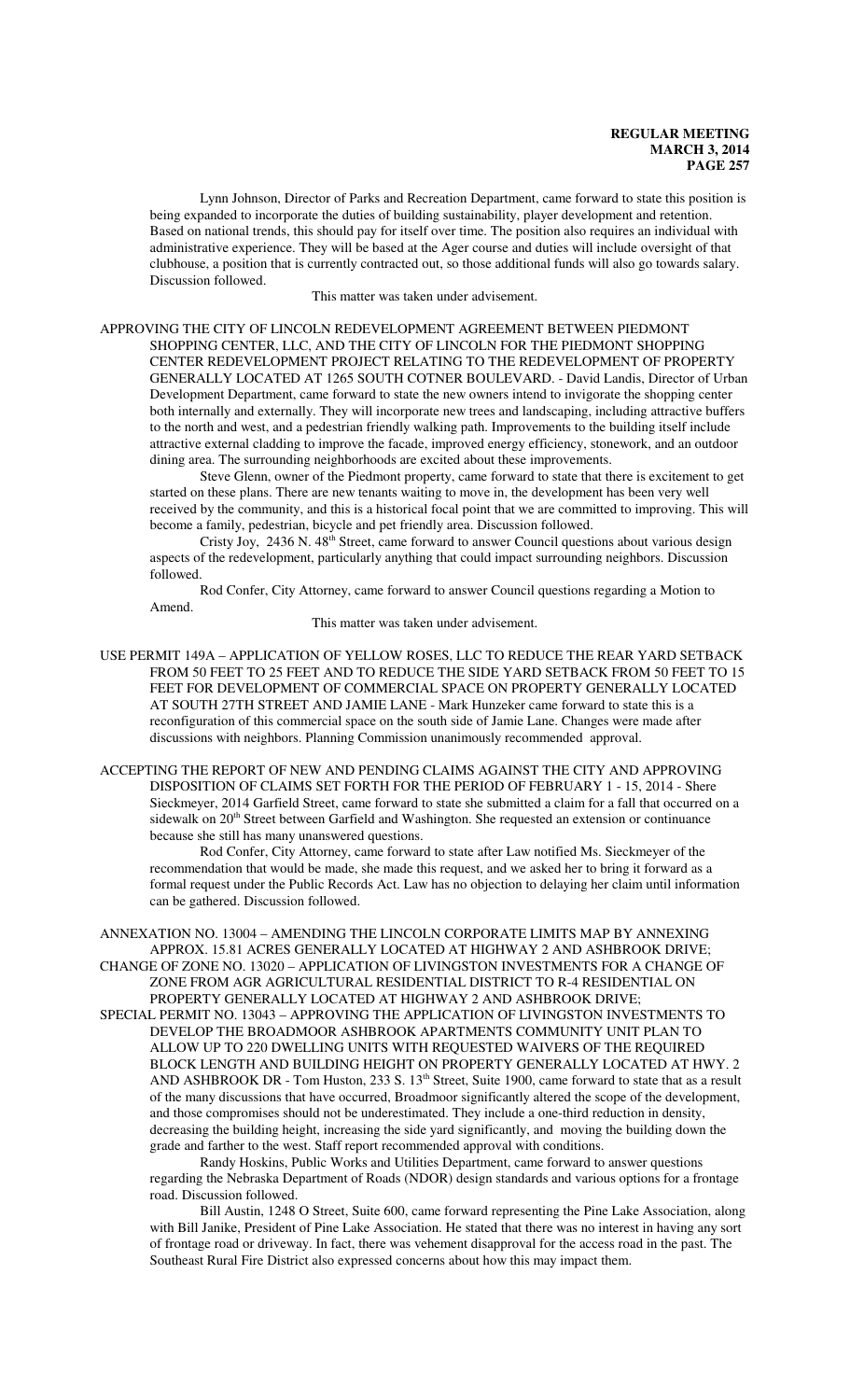Mr. Janike stated that Pine Lake residents are not inclined to sell land that is part of the horse stables for frontage road, though he cannot speak on behalf of all board members or residents. Discussion followed.

Mr. Huston stated that there is a condition of approval that the site plan must show an access road. Many of these concerns can still be explored and discussed.

Marvin Krout, Director of Planning Department, came forward to state that this provides for the requirement that if the access road can be made available, then it will be designed in such a way to allow the apartment complex to connect to it. So there is still possibility for further discussion, but there is no obligation beyond that. The approval is not contingent upon on the construction of the connection, only on the ability to make that connection in the future.

Robert Moodie, 6510 Ashbrook Drive, came forward to state that the compromises reached are admirable, but they only apply to the Pine Lake Association. Normally, it would be required that this new development should be able to connect to neighborhoods on both sides, but that was abandoned. Now all of the traffic will end up on Ashbrook Drive, which really affects surrounding streets and neighborhoods. For many reasons, including traffic, this is an inopportune place for this development.

Jennifer Cusick-Rawlinson, 6441 Westshore Drive, came forward to state the frontage road would segment a large section of the property that Pine Lake Association owns. It is not likely the NDOR will allow two intersections so close together. There were also questions about a sidewalk. This may be a good development, but it is a poor choice for location. There are other factors that will impact this, such as additional growth of surrounding neighborhoods and church activity.

Mr. Hoskins returned to state that the road could be thirteen to fifteen feet total, fence to fence, and that a sidewalk was not envisioned here.

Rod Confer, City Attorney, came forward to consider the Motion to Amend that was presented to Council. Discussion followed.

Mr. Huston concluded that all three items should be moved as a package.

This matter was taken under advisement.

# **COUNCIL ACTION**

# **REPORTS OF CITY OFFICERS**

APPOINTING LOWELL S. BERG TO THE LIBRARY BOARD FOR A TERM EXPIRING AUGUST 31, 2015 - CLERK read the following resolution, introduced by Jon Camp, who moved its adoption:

A-88109 BE IT RESOLVED by the City Council of the City of Lincoln, Nebraska:

That the appointment of Lowell S. Berg to the Library Board for a term expiring August 31, 2015, is hereby approved.

Introduced by Jon Camp

Seconded by Fellers and carried by the following vote: AYES: Camp, Christensen, Cook, Emery, Eskridge, Fellers, Gaylor Baird; NAYS: None.

REAPPOINTING KAREN NALOW TO THE NEBRASKA CAPITOL ENVIRONS COMMISSION FOR A TERM EXPIRING JANUARY 9, 2017 - CLERK read the following resolution, introduced by Jon Camp, who moved its adoption:

A-88110 BE IT RESOLVED by the City Council of the City of Lincoln, Nebraska:

That the reappointment of Karen Nalow to the Nebraska Capitol Environs Commission for a term expiring January 9, 2017, is hereby approved.

Introduced by Jon Camp

Seconded by Fellers and carried by the following vote: AYES: Camp, Christensen, Cook, Emery, Eskridge, Fellers, Gaylor Baird; NAYS: None.

APPOINTING CRAIG STRONG TO THE LINCOLN-LANCASTER COUNTY BOARD OF HEALTH FOR A TERM EXPIRING APRIL 15, 2015 - CLERK read the following resolution, introduced by Jon Camp, who moved its adoption:

A-88111 BE IT RESOLVED by the City Council of the City of Lincoln, Nebraska:

That the appointment of Craig Strong to the Lincoln-Lancaster County Board of Health for a term expiring April 15, 2015, is hereby approved.

Introduced by Jon Camp

Seconded by Fellers and carried by the following vote: AYES: Camp, Christensen, Cook, Emery, Eskridge, Fellers, Gaylor Baird; NAYS: None.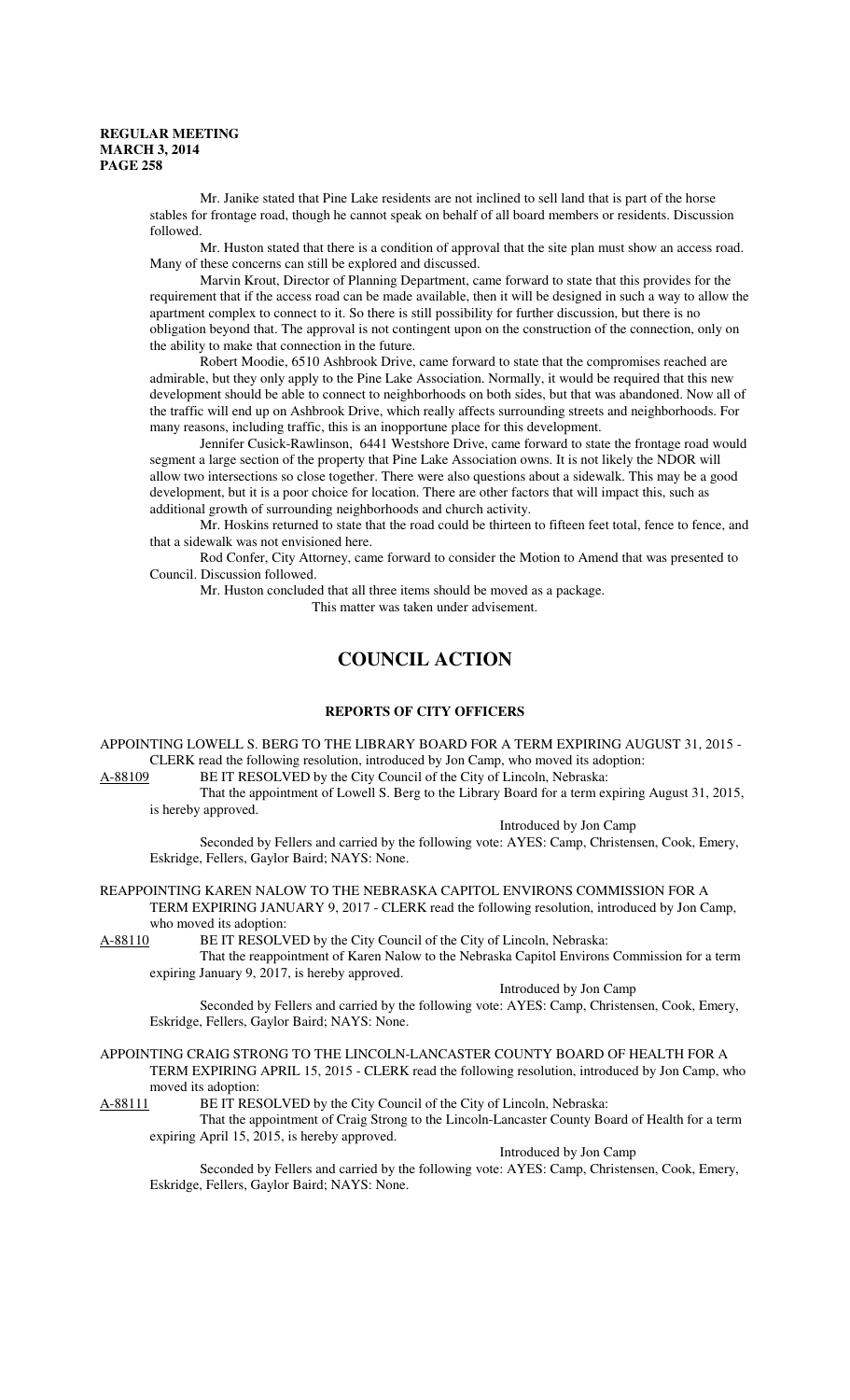APPOINTING TOM MCFARLAND TO THE MULTICULTURAL ADVISORY COMMITTEE FOR A TERM EXPIRING SEPTEMBER 18, 2014 - CLERK read the following resolution, introduced by Jon Camp, who moved its adoption:

A-88112 BE IT RESOLVED by the City Council of the City of Lincoln, Nebraska:

That the appointment of Tom McFarland to the Multicultural Advisory Committee for a term expiring September 18, 2014, is hereby approved.

#### Introduced by Jon Camp

Seconded by Fellers and carried by the following vote: AYES: Camp, Christensen, Cook, Emery, Eskridge, Fellers, Gaylor Baird; NAYS: None.

# APPROVING ADDENDUM ONE TO CONTRACT AWARD TO THE HOME VISITING SERVICES

CONTRACT 59298 04 BETWEEN THE CITY OF LINCOLN, ON BEHALF OF THE LINCOLN-LANCASTER COUNTY HEALTH DEPARTMENT, AND THE STATE OF NEBRASKA TO PROVIDE EVIDENCE-BASED HOME VISITING SERVICES FOR THE STATE OF NEBRASKA FOR A TERM OF FEBRUARY 10, 2014 THROUGH JUNE 30, 2015 WITH FOUR OPTIONAL ANNUAL RENEWALS - CLERK read the following resolution, introduced by Jon Camp, who moved its adoption: A-88113 BE IT RESOLVED by the City Council of the City of Lincoln, Nebraska:

That the attached Addendum One to Contract Award to the Home Visiting Services Contract 59298 04 between the City of Lincoln, on behalf of the Lincoln-Lancaster County Health Department, and the State of Nebraska, to provide evidence-based home visiting services for the State of Nebraska for a term of February 10, 2014 through June 30, 2015 with four optional annual renewals, in accordance with the terms, conditions and assurances contained in said Addendum One to Contract Award, which is attached hereto as Exhibit "A", is hereby approved and the Mayor is hereby authorized to execute said Addendum on behalf of the City.

The City Clerk is directed to return the executed copies of the Addendum to Judy Halstead, Director of the Lincoln-Lancaster County Health Department.

Introduced by Jon Camp

Seconded by Fellers and carried by the following vote: AYES: Camp, Christensen, Cook, Emery, Eskridge, Fellers, Gaylor Baird; NAYS: None.

APPOINTING LAYNE SUP TO THE LINCOLN ELECTRIC SYSTEM ADMINISTRATIVE BOARD FOR A TERM EXPIRING DECEMBER 31, 2016 - CLERK read the following resolution, introduced by Jon Camp, who moved its adoption:

A-88114 BE IT RESOLVED by the City Council of the City of Lincoln, Nebraska: That the appointment of Layne Sup to the Lincoln Electric System Administrative Board for a term

expiring December 31, 2016, is hereby approved.

Introduced by Jon Camp

Seconded by Fellers and carried by the following vote: AYES: Camp, Christensen, Cook, Emery, Eskridge, Fellers, Gaylor Baird; NAYS: None.

## **PETITIONS & COMMUNICATIONS**

SETTING THE HEARING DATE OF MONDAY, MARCH 17, 2014 AT 3:00 P.M. FOR THE APPLICATION OF FLATWATER BISTRO, LLC DBA THE FLATWATER BISTRO FOR A CLASS C LIQUOR LICENSE WITH CATERING AT 801 R STREET, SUITE 100 - CLERK read the following resolution, introduced by Roy Christensen, who moved its adoption:

A-88115 BE IT RESOLVED by the City Council, of the City of Lincoln, that a hearing date is hereby set for Monday, March 17, 2014 at 3:00 p.m. or as soon thereafter as possible in the City Council Chambers, County-City Building, 555 S. 10th St., Lincoln, NE for the application of Flatwater Bistro, LLC dba The Flatwater Bistro for a Class C Liquor License with Catering located at 801 R Street, Suite 100. If the Police Dept. is unable to complete the investigation by said time, a new hearing date will be

set.

#### Introduced by Roy Christensen

Seconded by Camp and carried by the following vote: AYES: Camp, Christensen, Cook, Emery, Eskridge, Fellers, Gaylor Baird; NAYS: None.

#### PLACED ON FILE IN THE OFFICE OF CITY CLERK:

Administrative Amendment No. 14003 to Use Permit No. 118, Coddington Park Shopping Center, approved by the Planning Director on February 21, 2014, requested by B & J Partnership, to reduce the front yard setback from 50 feet to 20 feet, consistent with the B-2 zoning district, on property generally located at S. Coddington St. and West A Street.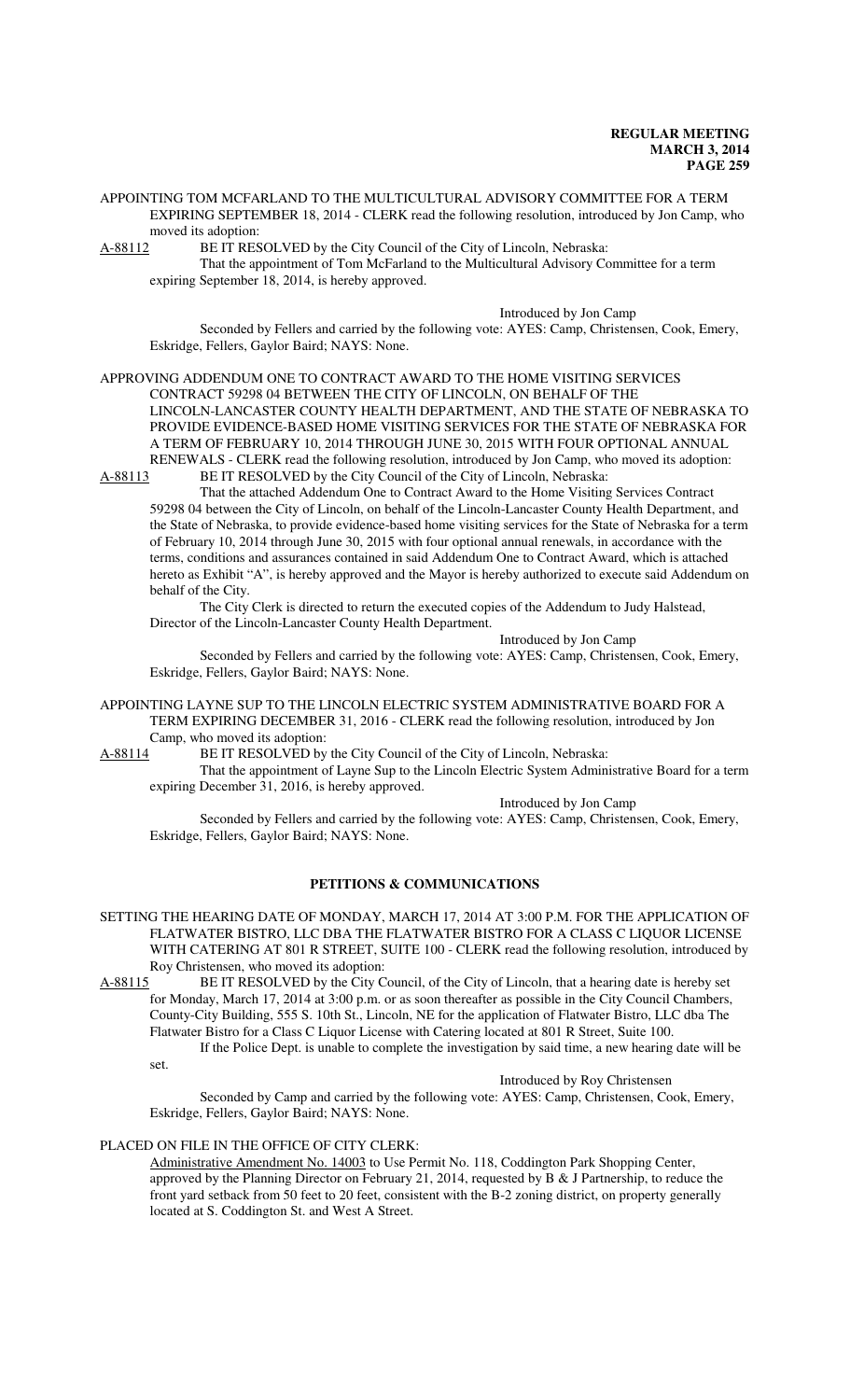#### **LIQUOR RESOLUTIONS**

APPLICATION OF NEBRASKA ENTERTAINMENT INC. DBA LINCOLN GRAND CINEMA FOR A CLASS I LIQUOR LICENSE AT 1101 P ST. (2/10/14 - P.H. & ACTION CONT'D TO 3/3/14) - CLERK read the

following resolution, introduced by Jon Camp, who moved it's adoption for approval:<br>A-88116 BE IT RESOLVED by the City Council of the City of Lincoln, Nebraska: BE IT RESOLVED by the City Council of the City of Lincoln, Nebraska:

That after hearing duly had as required by law, consideration of the facts of this application, the Nebraska Liquor Control Act, and the pertinent City ordinances, the City Council recommends that the application of Nebraska Entertainment Inc. dba Lincoln Grand Cinema for a Class "I" liquor license at 1101 P Street, Lincoln, Nebraska, for the license period ending April 30, 2014, be approved with the condition that:

1. All employees must possess a valid Responsible Beverage Server/Seller Permit as required by Section 5.04.124 of the Lincoln Municipal Code.

2. The premises must comply in every respect with all city and state regulations. The City Clerk is directed to transmit a copy of this resolution to the Nebraska Liquor Control Commission.

Introduced by Jon Camp Seconded by Fellers and carried by the following vote: AYES: Camp, Christensen, Eskridge, Fellers, Gaylor Baird; NAYS: Cook, Emery.

MANAGER APPLICATION OF BRIAN G. SHANDER FOR NEBRASKA ENTERTAINMENT INC. DBA LINCOLN GRAND CINEMA AT 1101 P ST. (2/10/14 - P.H. & ACTION CONT'D TO 3/3/14) - CLERK read the following resolution, introduced by Jon Camp, who moved it's adoption for approval:

A-88117 WHEREAS, Nebraska Entertainment Inc. dba Lincoln Grand Cinema located at 1101 P Street, Lincoln, Nebraska has been approved for a Retail Class "I" liquor license, and now requests that Brian G. Shander be named manager;

WHEREAS, Brian G. Shander appears to be a fit and proper person to manage said business. NOW, THEREFORE, BE IT RESOLVED by the City Council of the City of Lincoln, Nebraska: That after hearing duly had as required by law, consideration of the facts of this application, the Nebraska Liquor Control Act, and the pertinent City ordinances, the City Council recommends that Brian G. Shander be approved as manager of this business for said licensee. The City Clerk is directed to transmit a copy of this resolution to the Nebraska Liquor Control Commission.

Introduced by Jon Camp Seconded by Fellers and carried by the following vote: AYES: Camp, Christensen, Cook, Emery, Eskridge, Fellers, Gaylor Baird; NAYS: None.

APPLICATION OF CASEY'S RETAIL COMPANY DBA CASEY'S GENERAL STORE #2720 TO EXPAND ITS CLASS B LIQUOR LICENSE BY THE ADDITION OF AN AREA MEASURING APPROXIMATELY 12 FEET BY 40 FEET FOR A NEW LICENSED AREA DESCRIBED AS A ONE STORY BUILDING APPROXIMATELY 40 FEET BY 88 FEET LOCATED AT 1001 S. 13TH STREET - CLERK read the following resolution, introduced by Jon Camp, who moved its adoption for approval:

A-88118 That after hearing duly had as required by law, consideration of the facts of this application, the Nebraska Liquor Control Act, and the pertinent City ordinances, the City Council recommends that the application of Casey's Retail Company dba Casey's General Store #2720 to expand its licensed premises by the addition of an area measuring approximately 12 feet by 40 feet for a new licensed area described as a one story building approximately 40 feet by 88 feet located at 1001 S. 13th Street be approved with the condition that the premises complies in every respect with all City and State regulations BE IT FURTHER RESOLVED that the City Clerk is directed to transmit a copy of this resolution

to the Nebraska Liquor Control Commission.

# Introduced by Jon Camp

Seconded by Christensen and carried by the following vote: AYES: Camp, Christensen, Cook, Emery, Eskridge, Fellers, Gaylor Baird; NAYS: None.

APPLICATION OF YO JAVA, INC. DBA MO JAVA CAFÉ & ROASTING CO. TO EXPAND ITS CLASS I LIQUOR LICENSE BY THE ADDITION OF AN AREA MEASURING APPROXIMATELY 17 FEET BY 40 FEET FOR A NEW LICENSED AREA DESCRIBED AS THE NORTHWEST SECTION APPROXIMATELY 62 FEET BY 40 FEET OF A TWO STORY BUILDING INCLUDING AN OUTDOOR AREA APPROXIMATELY 14 FEET BY 35 FEET LOCATED AT 2649 N. 48TH STREET - CLERK read the following resolution, introduced by Jon Camp, who moved its adoption for approval:

A-88119 That after hearing duly had as required by law, consideration of the facts of this application, the Nebraska Liquor Control Act, and the pertinent City ordinances, the City Council recommends that the application of Yo Java, Inc. dba Mo Java Café & Roasting Co. to expand its licensed premises by the addition of an area measuring approximately 17 feet by 40 feet for a new licensed area described as the northwest section approximately 62 feet by 40 feet of a two story building including an outdoor area approximately 14 feet by 35 feet located at 2649 N. 48th Street be approved with the condition that the Applicant provide adequate parking pursuant to the Lincoln Municipal Code and that the premises complies in every respect with all City and State regulations.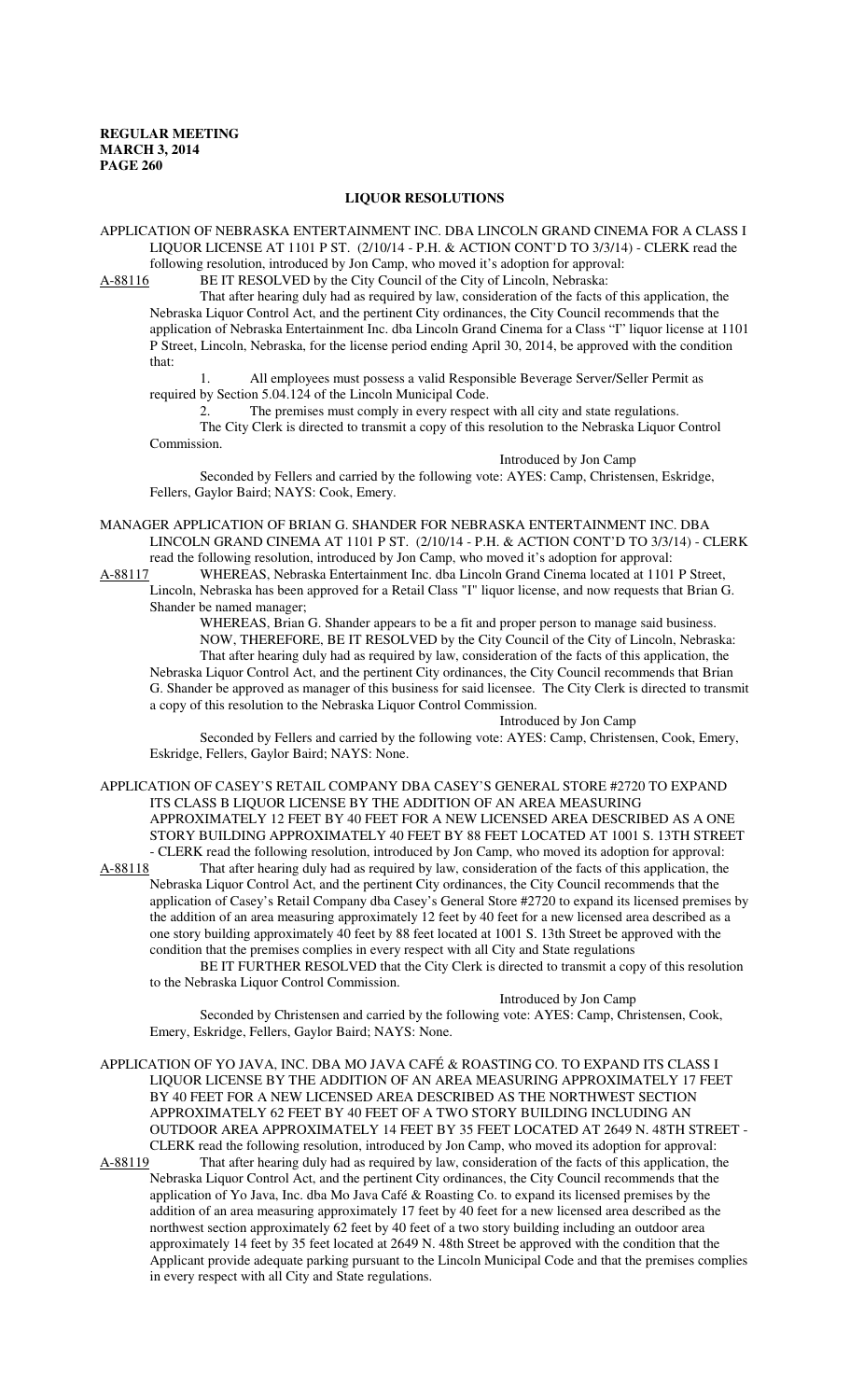BE IT FURTHER RESOLVED that the City Clerk is directed to transmit a copy of this resolution to the Nebraska Liquor Control Commission.

#### Introduced by Jon Camp

Seconded by Fellers and carried by the following vote: AYES: Camp, Christensen, Cook, Emery, Eskridge, Fellers, Gaylor Baird; NAYS: None.

MANAGER APPLICATION OF ROGER PATTON FOR RISKY, INC. DBA RISKY'S SPORTS BAR & GRILL AT 4680 LEIGHTON AVENUE - CLERK read the following resolution, introduced by Jon Camp, who moved its adoption for approval:

A-88120 WHEREAS, Risky, Inc. dba Risky's Sports Bar & Grill located at 4680 Leighton Avenue, Lincoln, Nebraska has been approved for a Retail Class "C" liquor license, and now requests that Roger

Patton be named manager;

WHEREAS, Roger Patton appears to be a fit and proper person to manage said business.

NOW, THEREFORE, BE IT RESOLVED by the City Council of the City of Lincoln, Nebraska That after hearing duly had as required by law, consideration of the facts of this

application, the Nebraska Liquor Control Act, and the pertinent City ordinances, the City Council

recommends that Roger Patton be approved as manager of this business for said licensee. The City Clerk is directed to transmit a copy of this resolution to the Nebraska Liquor Control Commission.

Introduced by Jon Camp

Seconded by Fellers and carried by the following vote: AYES: Camp, Christensen, Cook, Emery, Eskridge, Fellers, Gaylor Baird; NAYS: None.

- MANAGER APPLICATION OF JILLIAN CARTER FOR GREENFIELD'S CAFÉ, INC. DBA GREENFIELD'S CAFÉ AT 7900 SOUTH 87TH STREET - PRIOR to reading:
- CAMP Moved to Delay Public Hearing and Action one week to March 10, 2014. Seconded by Christensen & carried by the following vote: AYES: Camp, Christensen, Cook, Emery Eskridge, Fellers, Gaylor Baird; NAYS: None.

# **ORDINANCES - 2ND READING & RELATED RESOLUTIONS (as required)**

- VACATION NO. 13005 VACATING THE NORTH 21 FEET OF HOLDREGE STREET RIGHT-OF-WAY FROM THE WEST RIGHT-OF-WAY LINE OF NORTH 20TH CIRCLE TO THE WEST PROPERTY LINE OF LOT 52, I.T. - CLERK read an ordinance, introduced by Jon Camp, vacating the north 21 feet of Holdrege Street right-of-way from the west right-of-way line of North 20<sup>th</sup> Circle to the west property line of lot 52, I.T. and retaining title thereto in the City of Lincoln, Lancaster County, Nebraska, the second time.
- ADOPTING THE SUPPLEMENTS TO THE LINCOLN MUNICIPAL CODE DATED JUNE 2013 AND DECEMBER 2013 AS PART OF THE OFFICIAL LINCOLN MUNICIPAL CODE - CLERK read an ordinance, introduced by Jon Camp, adopting the supplements to the Lincoln Municipal Code dated June 2013 and December 2013 as part of the official Lincoln Municipal Code, the second time.
- AMENDING SECTION 1 OF ORDINANCE NO. 19904 PASSED AUGUST 12, 2013, RELATING TO THE PAY SCHEDULES OF EMPLOYEES WHOSE CLASSIFICATIONS ARE ASSIGNED TO THE PAY RANGE WHICH IS PREFIXED BY THE LETTER "A," BY AMENDING CLASSIFICATION CODE 4020 TO REVISE THE CLASSIFICATION SPECIFICATION FOR ATHLETICS SUPERVISOR AS SET FORTH ON ATTACHMENT A - CLERK read an ordinance, introduced by Jon Camp, amending Section 1 of Ordinance No. 19904 passed August 12, 2013, relating to the pay schedules of employees whose classifications are assigned to the pay range which is prefixed by the letter "A," by amending Classification Code 4020 to revise the classification specifications for "Athletics Supervisor.", the second time.

# **PUBLIC HEARING - RESOLUTIONS**

APPROVING THE CITY OF LINCOLN REDEVELOPMENT AGREEMENT BETWEEN PIEDMONT SHOPPING CENTER, LLC, AND THE CITY OF LINCOLN FOR THE PIEDMONT SHOPPING CENTER REDEVELOPMENT PROJECT RELATING TO THE REDEVELOPMENT OF PROPERTY GENERALLY LOCATED AT 1265 SOUTH COTNER BOULEVARD. (DEVELOPER REQUESTS 1ST & 2ND READING (PUBLIC HEARING & ACTION) BE COMBINED ON 2/24/14) - PRIOR to reading: COOK Moved to Amend Bill No. 14R-55 by accepting the substitute Exhibits "E", "G",

"H-1" and "H-2" to replace Exhibits "E", "G", "H-1" and "H-2" currently attached to the Redevelopment Agreement attached to Bill No. 14R-55 as Attachment "A".

Seconded by Fellers & carried by the following vote: AYES: Camp, Christensen, Cook, Emery Eskridge, Fellers, Gaylor Baird; NAYS: None.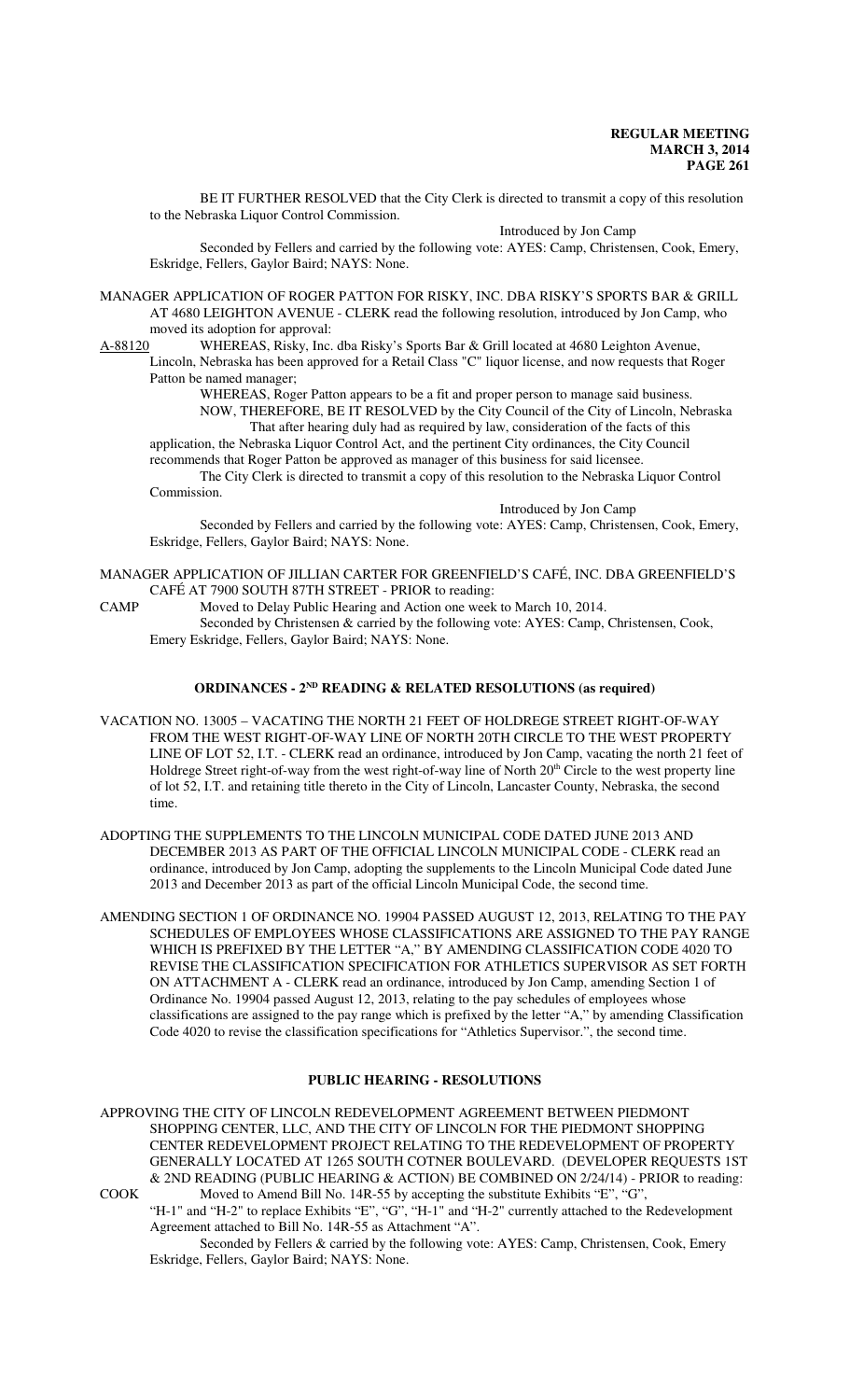CLERK Read the following resolution, introduced by Jon Camp, who moved its adoption as amended: A-88121 BE IT RESOLVED by the City Council of the City of Lincoln, Nebraska:

That the attached City of Lincoln Redevelopment Agreement for Piedmont Shopping Center, between the City of Lincoln, Nebraska and Piedmont Shopping Center, LLC, relating to the redevelopment of property described as Lot 1, Mark Plaza, Lincoln, Lancaster County, Nebraska, and generally located at 1265 South Cotner Boulevard, upon the terms and conditions set forth in said Redevelopment Agreement, which is attached hereto marked as Attachment "A", is hereby approved and the Mayor is authorized to execute the same on behalf of the City of Lincoln.

The City Clerk is directed to transmit one fully executed original of said Agreement to Rick Peo, Assistant City Attorney, for transmittal to Piedmont Shopping Center, LLC.

Introduced by Jon Camp

Seconded by Christensen and carried by the following vote: AYES: Camp, Christensen, Cook, Emery, Eskridge, Fellers, Gaylor Baird; NAYS: None.

USE PERMIT 149A – APPLICATION OF YELLOW ROSES, LLC TO REDUCE THE REAR YARD SETBACK FROM 50 FEET TO 25 FEET AND TO REDUCE THE SIDE YARD SETBACK FROM 50 FEET TO 15 FEET FOR DEVELOPMENT OF COMMERCIAL SPACE ON PROPERTY GENERALLY LOCATED AT SOUTH 27TH STREET AND JAMIE LANE - CLERK read the following resolution, introduced by Jon Camp, who moved its adoption:

A-88122 WHEREAS, Yellow Roses, LLC has submitted an application in accordance with Section 27.31.100 of the Lincoln Municipal Code designated as Use Permit No. 149A to amend the use permit for Stone Ridge Commercial Center to reduce the rear yard and west side yard setbacks on Lot 2 south of Jamie Lane for development of commercial space on property generally located at South 27th Street and Jamie Lane, legally described as follows:

> Lot 1, Stone Ridge Estates 6th Addition, and Lots 4, 5, and 6, Stone Ridge Estates Commercial Center, Lincoln, Lancaster County, Nebraska;

WHEREAS, the real property adjacent to the area included within the site plan for this amendment to the use permit for commercial space will not be adversely affected; and

WHEREAS, said site plan together with the terms and conditions hereinafter set forth are consistent with the intent and purpose of Title 27 of the Lincoln Municipal Code to promote the public health, safety, and general welfare.

NOW, THEREFORE, BE IT RESOLVED by the City Council of the City of Lincoln, Nebraska:

That the application of Yellow Roses, LLC, hereinafter referred to as "Permittee", to reduce the rear yard and west side yard setbacks on Lot 2 south of Jamie Lane for commercial development, be and the same is hereby granted under the provisions of Section 27.64.010(h) of the Lincoln Municipal Code upon condition that construction and operation of said commercial space be in substantial compliance with said application, the site plan, and the following additional express terms, conditions, and requirements:

1. This permit approves the reduction of the rear yard setback from 50 feet to 25 feet and the reduction of the west side yard setback from 50 feet to 15 feet on the lot south of Jamie Lane designated as Lot 2 on the site plan for Stone Ridge Estates Commercial Center.

2. Before receiving building permits, the Permittee shall cause to be prepared and submitted to the Planning Department a revised and reproducible final plot plan including five copies with all required revisions and documents as listed below:

- a. Remove the metes and bounds description and replace with revised legal.
- b. Add a note number 13 that parking is conceptual and will be reviewed at the time of building permit.
- c. Provide documentation from the Register of Deeds that the letter of acceptance as required by the approval of the special permit has been recorded.
- d. Remove the patio detail from the site plan.
- e. Show a six foot landscape area along Jamie Lane for parking lot screening.
- f. Revise the landscape plan on overall site plan to match the landscape plan submitted for Lot 2.
- g. Change the name from "Requested Waivers" to "Waivers" and add waivers as listed on the original approved site plan.
- h. Remove liquor setback line.
- i. On Lot 2 change "3,900 SF REST" and "8,500 SF RETAIL" to 12,000 square feet of Commercial.
- j. Add a Site Specific Note that, "A grading plan shall be submitted prior to building permit for Lot 2. The grading plan should indicate that the existing berms will remain in the 25 foot setback area along the south lot line and that they will be at least three feet higher than the elevation at the south edge of the parking lot."
- k. Add to Site Specific Notes that, "Existing plants will be relocated to the setback areas along the west and south, and additional evergreen trees and shrubs will be planted in the south setback area."

3. Before occupying buildings all development and construction must substantially comply with the approved plans.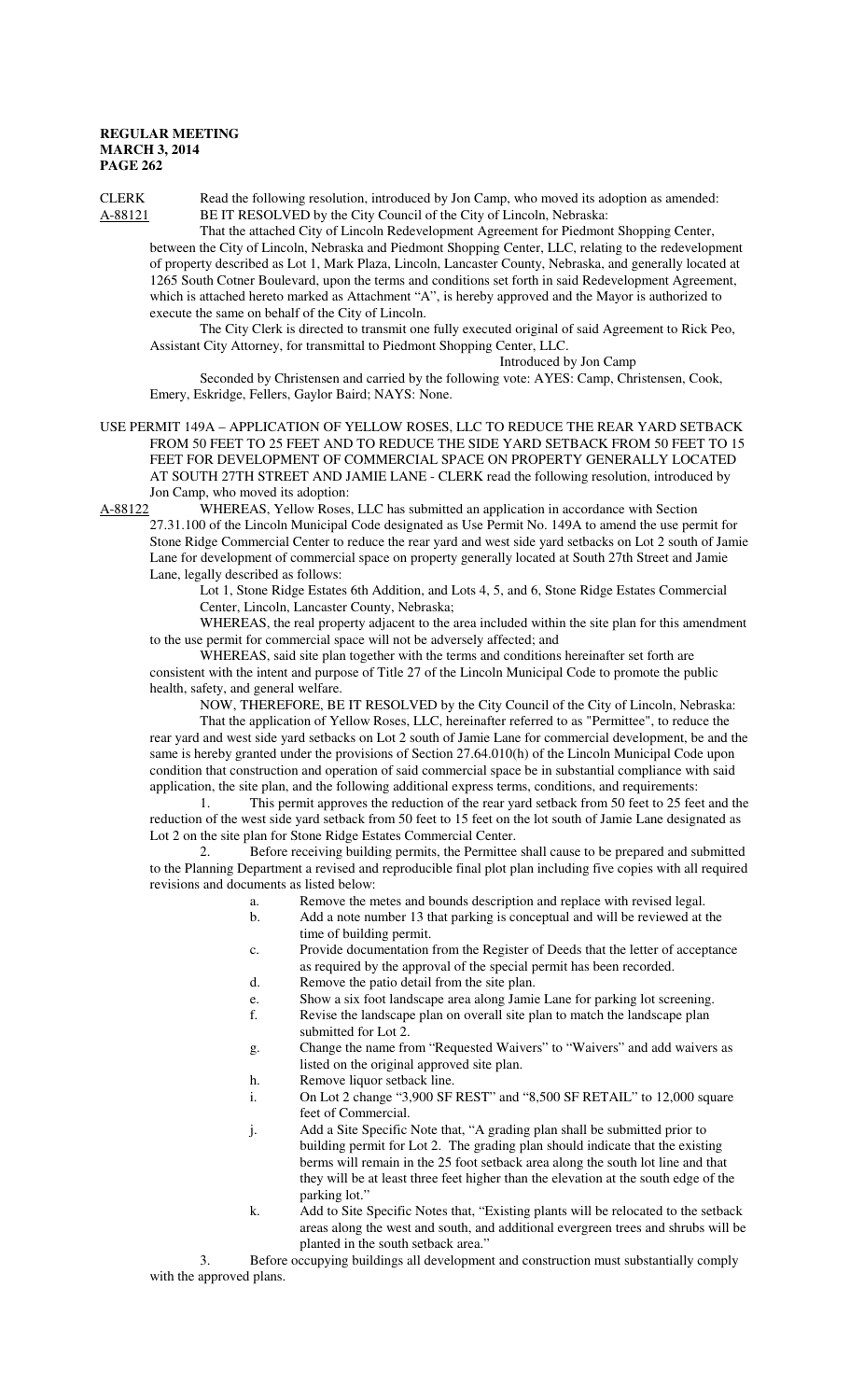4. All privately-owned improvements, including landscaping are to be permanently maintained by the Permittee or an appropriately established association approved by the City.

5. The physical location of all setbacks and yards, buildings, parking and circulation elements, and similar matters must be in substantial compliance with the location of said items as shown on the approved site plan.

6. The terms, conditions, and requirements of this resolution shall run with the land and be binding on the Permittee, its successors, and assigns.

7. The Permittee shall sign and return the letter of acceptance to the City Clerk. This step should be completed within 60 days following the approval of the use permit. The City Clerk shall file a copy of the resolution approving the use permit and the letter of acceptance with the Register of Deeds, filing fees therefor to be paid in advance by the Permittee. Building permits will not be issued unless the letter of acceptance has been filed.

8. The site plan as approved with this resolution voids and supersedes all previously approved site plans, however all resolutions approving previous permits remain in force unless specifically amended by this resolution.

Introduced by Jon Camp

Seconded by Christensen and carried by the following vote: AYES: Camp, Christensen, Cook, Emery, Eskridge, Fellers, Gaylor Baird; NAYS: None.

#### ACCEPTING THE REPORT OF NEW AND PENDING CLAIMS AGAINST THE CITY AND APPROVING DISPOSITION OF CLAIMS SET FORTH FOR THE PERIOD OF FEBRUARY 1 - 15, 2014 - PRIOR to reading:

CAMP Moved to Amend Bill No. 14R-63 by removing Shere Lynn Sieckmeyer from the Resolution.

Seconded by Fellers & carried by the following vote: AYES: Camp, Christensen, Cook, Emery Eskridge, Fellers, Gaylor Baird; NAYS: None.

CLERK Read the following resolution, introduced by Jon Camp, who moved its adoption as amended: A-88123 BE IT RESOLVED by the City Council of the City of Lincoln, Nebraska:

That the claims listed in the attached report, marked as Exhibit "A", dated February 18, 2014, of various new and pending tort claims filed against the City of Lincoln with the Office of the City Attorney or the Office of the City Clerk, as well as claims which have been disposed of, are hereby received as required by Neb. Rev. Stat. § 13-905 (Reissue 1997). The dispositions of claims by the Office of the City Attorney, as shown by the attached report, are hereby approved:

| <b>DENIED CLAIMS</b>               |                           | <b>ALLOWED/SETTLED CLAIMS</b>            |
|------------------------------------|---------------------------|------------------------------------------|
| Erika Hull                         | \$1,462.00                | Rosalba Montiel &                        |
| Phoenix Loss Control               |                           | Roberto De La Rosa Santamaria \$3,167.30 |
| o/b/o Time Warner Cable            | 4,963.43                  |                                          |
| Nationwide Insurance Co.           |                           |                                          |
| $a/s$ The lander LLC               | 12,074.27                 |                                          |
| Mick Rodysill/Nationwide Insurance | 2,505.50                  |                                          |
| <b>Shere Lynn Sieekmeyer</b>       | $\overline{\text{MAS}}^*$ |                                          |
| State of Nebraska                  | 1,100.00                  |                                          |
| James Funghini                     | 52.94                     |                                          |
| Mark Abele                         | 50.00                     |                                          |
| * No Amount Specified              |                           |                                          |
|                                    |                           |                                          |

The City Attorney is hereby directed to mail to the various claimants listed herein a copy of this resolution which shows the final disposition of their claim.

#### Introduced by Jon Camp

Seconded by Christensen and carried by the following vote: AYES: Camp, Christensen, Cook, Emery, Eskridge, Fellers, Gaylor Baird; NAYS: None.

#### PUBLIC HEARING - ORDINANCES - 3<sup>RD</sup> READING & RELATED RESOLUTIONS (as required)

ANNEXATION NO. 13004 – AMENDING THE LINCOLN CORPORATE LIMITS MAP BY ANNEXING APPROX. 15.81 ACRES GENERALLY LOCATED AT HWY. 2 AND ASHBROOK DR. (RELATED ITEMS: 14-13, 14-14 & 14R-44) (2/10/14 - P.H. CONT'D (FOR NEW INFORMATION ONLY) & ACTION DELAYED TO 3/3/14) - PRIOR to reading:

COOK Moved to Delay Action for one week to March 10, 2014.

Seconded by Christensen & carried by the following vote: AYES: Camp, Christensen, Cook, Emery, Eskridge, Fellers, Gaylor Baird; NAYS: None.

CLERK Read an ordinance, introduced by Doug Emery, annexing and including the below described land as part of the City of Lincoln, Nebraska and amending the Corporate Limits Map attached to and made a part of Ordinance No. 18208, to reflect the extension of the corporate limits boundary of the City of Lincoln, Nebraska established and shown thereon, the third time.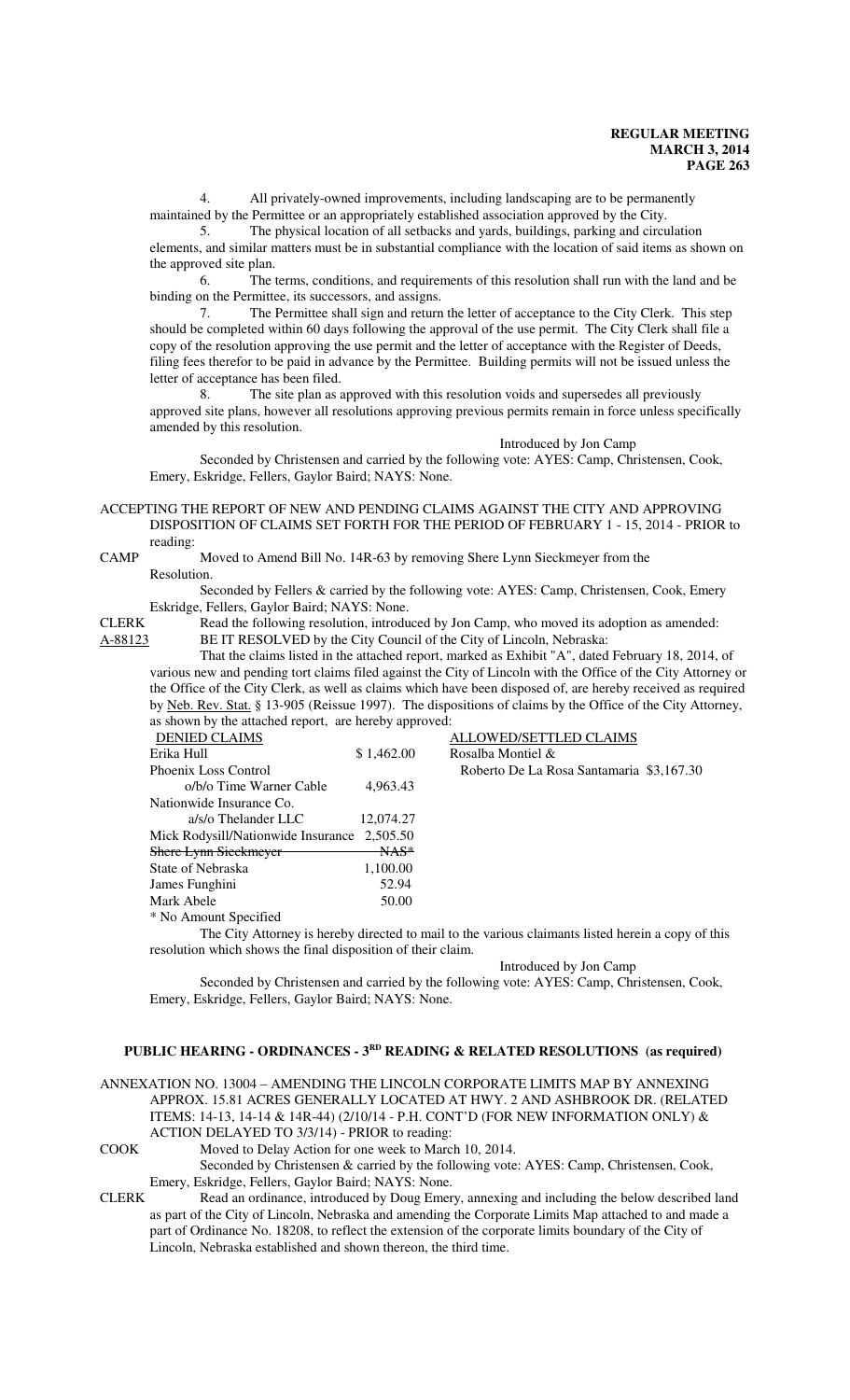CHANGE OF ZONE NO. 13020 – APPLICATION OF LIVINGSTON INVESTMENTS FOR A CHANGE OF ZONE FROM AGR AGRICULTURAL RESIDENTIAL DISTRICT TO R-4 RESIDENTIAL ON PROPERTY GENERALLY LOCATED AT HWY. 2 AND ASHBROOK DR. (RELATED ITEMS: 14- 13, 14-14 & 14R-44) (2/10/14 - P.H. CONT'D (FOR NEW INFORMATION ONLY) & ACTION DELAYED TO 3/3/14) - PRIOR to reading:

COOK Moved to Delay Action for one week to March 10, 2014.

Seconded by Christensen & carried by the following vote: AYES: Camp, Christensen, Cook, Emery, Eskridge, Fellers, Gaylor Baird; NAYS: None.

CLERK Read an ordinance, introduced by Doug Emery, amending the Lincoln Zoning District Maps adopted by reference and made a part of Title 27 of the Lincoln Municipal Code, pursuant to Section 27.05.020 of the Lincoln Municipal Code, by changing the boundaries of the districts established and shown thereon, the third time.

SPECIAL PERMIT NO. 13043 – APPROVING THE APPLICATION OF LIVINGSTON INVESTMENTS TO DEVELOP THE BROADMOOR ASHBROOK APARTMENTS COMMUNITY UNIT PLAN TO ALLOW UP TO 220 DWELLING UNITS WITH REQUESTED WAIVERS OF THE REQUIRED BLOCK LENGTH AND BUILDING HEIGHT ON PROPERTY GENERALLY LOCATED AT HWY. 2 AND ASHBROOK DR. (RELATED ITEMS: 14-13, 14-14 & 14R-44) (2/10/14 - P.H. CONT'D (FOR NEW INFORMATION ONLY) & ACTION DELAYED TO 3/3/14) - PRIOR to reading:

COOK Moved to Delay Action for one week to March 10, 2014.

Seconded by Christensen & carried by the following vote: AYES: Camp, Christensen, Cook, Emery, Eskridge, Fellers, Gaylor Baird; NAYS: None.

# **ORDINANCES - 3RD READING & RELATED RESOLUTIONS (as required)**

AUTHORIZING THE PURCHASE AGREEMENT FOR THE SALE OF CITY OWNED PROPERTY

GENERALLY LOCATED AT 1520 VAN DORN STREET TO KYLIE J. SCHILDT - PRIOR to reading:

GAYLOR BAIRD Moved to Amend Bill No. 14-17 to include the three Addendums to Purchase Agreement, the Authorization to Obtain Inspections and/or Services and the Acknowledgment of Disclosure as part of the Purchase Agreement attached as Attachment "A" to Bill No. 14-17.

Seconded by Fellers & carried by the following vote: AYES: Camp, Christensen, Cook, Emery, Eskridge, Fellers, Gaylor Baird; NAYS: None.

CLERK Read an ordinance, introduced by Leirion Gaylor Baird, approving a Purchase Agreement for the sale of property owned by the City of Lincoln and authorizing the transfer of the City owned property commonly known as 1520 Van Dorn Street to Kylie J. Schildt, the third time.<br>GAYLOR BAIRD Moved to pass the ordinance as amended.

Moved to pass the ordinance as amended.

Seconded by Christensen and carried by the following vote: AYES: Camp, Christensen, Cook, Emery, Eskridge, Fellers, Gaylor Baird; NAYS: None.

The ordinance, being numbered **#19993**, is recorded in Ordinance Book #28, Page .

APPROVING A REAL ESTATE SALES AGREEMENT BETWEEN THE CITY OF LINCOLN AND CYNTHIA OSTIGUIN FOR THE SALE OF CITY OWNED PROPERTY GENERALLY LOCATED AT 144 B STREET - CLERK read an ordinance, introduced by Leirion Gaylor Baird, approving a Real Estate Sales Agreement between the City of Lincoln and Cynthia Ostiguin authorizing the sale of City owned property described as the south 90 feet of Lot 12, Block 229, Original Plat of the City of Lincoln, Lancaster County, Nebraska, more commonly known as 144 B Street, the third time.

GAYLOR BAIRD Moved to pass the ordinance as read.

Seconded by Christensen and carried by the following vote: AYES: Camp, Christensen, Cook, Emery, Eskridge, Fellers, Gaylor Baird; NAYS: None.

The ordinance, being numbered **#19994**, is recorded in Ordinance Book #28, Page .

APPROVING A REAL ESTATE SALES AGREEMENT BETWEEN THE CITY OF LINCOLN AND NEIGHBORHOODS, INC. FOR THE SALE OF CITY OWNED PROPERTY GENERALLY LOCATED AT 2206 E STREET - CLERK read an ordinance, introduced by Leirion Gaylor Baird, approving a Real Estate Sales Agreement between the City of Lincoln and Neighborhoods, Inc. authorizing the sale of City owned property described as the south 96 feet of Lot 9, Block 5, Houtz Place, Lincoln, Lancaster County, Nebraska, more commonly known as 2206 E Street, the third time.

GAYLOR BAIRD Moved to pass the ordinance as read.

Seconded by Christensen and carried by the following vote: AYES: Camp, Christensen, Cook, Emery, Eskridge, Fellers, Gaylor Baird; NAYS: None.

The ordinance, being numbered **#19995**, is recorded in Ordinance Book #28, Page .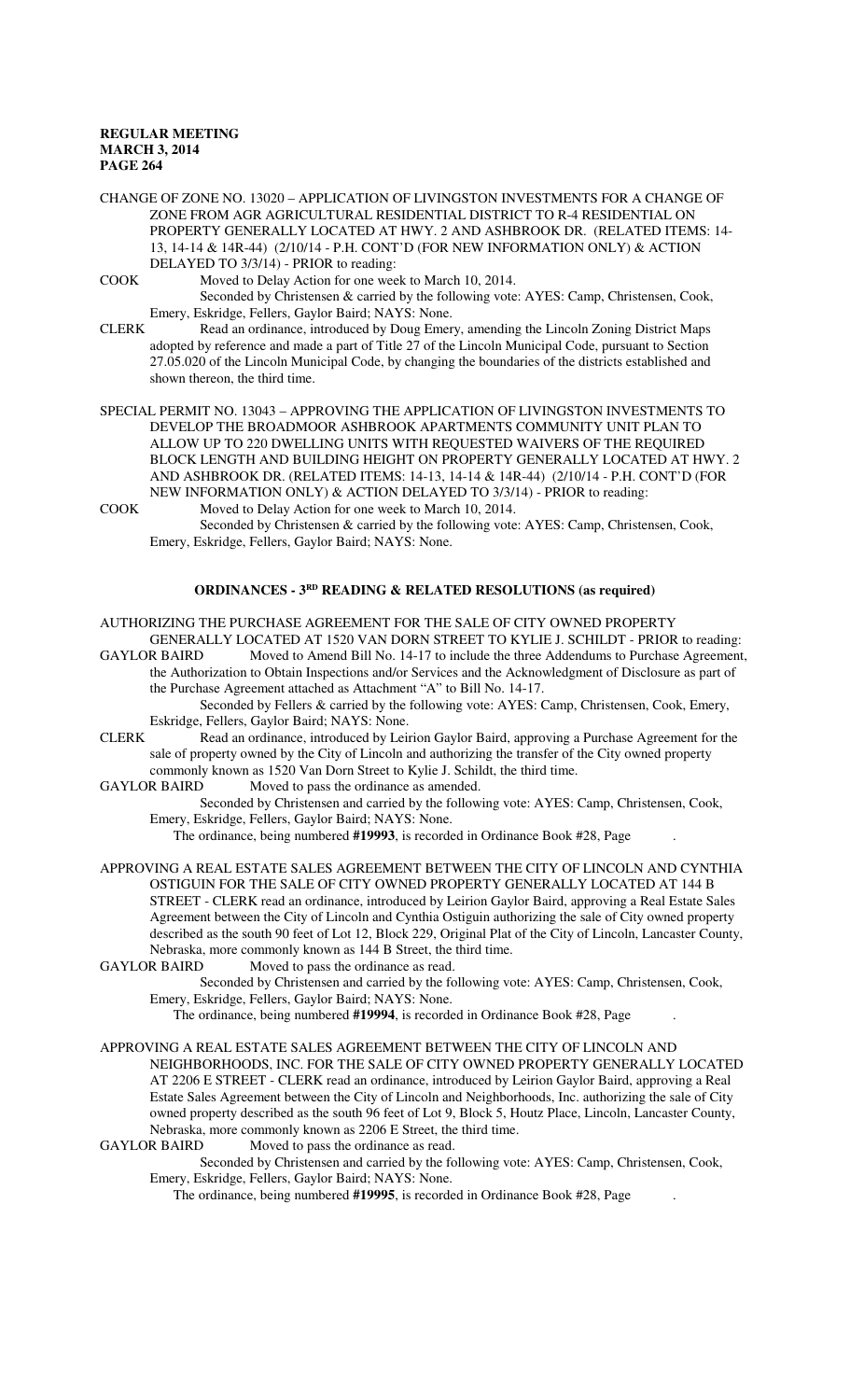AMENDING CHAPTER 18.04 OF THE LINCOLN MUNICIPAL CODE RELATING TO CONSTRUCTION REQUIREMENTS TO BRING SAID CHAPTER INTO CONFORMANCE WITH NEB. REV. STAT. §15-905 BY AMENDING SECTION 18.04.010 TO DELETE A REFERENCE TO FARMSTEADS; REPEALING SECTION 18.04.020 (FARMSTEAD DEFINED); AMENDING SECTION 18.04.080 TO CORRECT A SECTION REFERENCE; AND AMENDING SECTION 18.04.090 TO EXEMPT CITIES AND VILLAGES WITHIN THREE MILES OF THE CORPORATE LIMITS OF THE CITY OF LINCOLN UNLESS SUCH CITIES AND VILLAGES CONSENT - CLERK read an ordinance, introduced by Leirion Gaylor Baird, amending Chapter 18.04 of the Lincoln Municipal Code relating to Construction Requirements to bring said chapter into conformance with Neb. Rev. Stat. §15-905 by amending Section 18.04.010 to delete a reference to farmsteads; repealing Section 18.04.020 (Farmstead Defined); amending Section 18.04.080 to correct a section reference; and amending Section18.04.090 to exempt cities and villages within three miles of the corporate limits of the City of Lincoln unless such cities and villages consent; and repealing Sections 18.04.010, 18.04.080 and 18.04.090 of the Lincoln Municipal Code as hitherto existing, the third time.

GAYLOR BAIRD Moved to pass the ordinance as read.

Seconded by Christensen and carried by the following vote: AYES: Camp, Christensen, Cook, Emery, Eskridge, Fellers, Gaylor Baird; NAYS: None.

The ordinance, being numbered **#19996**, is recorded in Ordinance Book #28, Page .

# **ORDINANCES - 1ST READING & RELATED RESOLUTIONS (as required)**

- AUTHORIZING THE ISSUANCE OF TAX ALLOCATION BONDS WITH A TOTAL NOT TO EXCEED \$175,000.00 FOR THE CITY OF LINCOLN, CASE, CASE AND CASE REDEVELOPMENT PROJECT IN GREATER DOWNTOWN LINCOLN. (RELATED ITEMS: 14-24, 14R-65, 14R-66) - CLERK read an ordinance, introduced by Roy Christensen, authorizing and providing for the issuance of City of Lincoln, Nebraska tax allocation bonds, notes or other obligations, in one or more taxable or tax-exempt series, in an aggregate principal amount not to exceed \$175,000 for the purpose of (1) paying the costs of acquiring, purchasing, constructing, reconstructing, improving, extending, rehabilitating, installing, equipping, furnishing and completing certain improvements within the City's Case, Case and Case Redevelopment Project area, including acquiring any real estate and/or interests in real estate in connection therewith, and (2) paying the costs of issuance thereof; prescribing the form and certain details of the bonds, notes or other obligations; pledging certain tax revenue and other revenue to the payment of the principal of and interest on the bonds, notes or other obligations as the same become due; limiting payment of the bonds, notes or other obligations to such tax revenues; creating and establishing funds and accounts; delegating, authorizing and directing the Finance Director to exercise his independent discretion and judgment in determining and finalizing certain terms and provisions of the bonds, notes or other obligations not specified herein; taking other actions and making other covenants and agreements in connection with the foregoing; and related matters, the first time.
- AMENDING THE FY 13/14 CIP TO AUTHORIZE AND APPROPRIATE \$175,000 IN TIF FUNDS FOR THE CASE, CASE AND CASE REDEVELOPMENT PROJECT ON PRIVATE PROPERTY GENERALLY LOCATED AT 1421 P STREET AND ADJACENT RIGHTS OF WAY IN GREATER DOWNTOWN LINCOLN. (RELATED ITEMS: 14-24, 14R-65, 14R-66)
- APPROVING THE CASE, CASE AND CASE REDEVELOPMENT PROJECT REDEVELOPMENT AGREEMENT BETWEEN TB RENTALS, LLC AND THE CITY OF LINCOLN RELATING TO THE REDEVELOPMENT OF PRIVATE PROPERTY GENERALLY LOCATED AT 1421 P STREET AND ADJACENT RIGHTS OF WAY IN GREATER DOWNTOWN LINCOLN. (RELATED ITEMS: 14-24, 14R-65, 14R-66)
- AMENDING THE PAY SCHEDULE FOR THE EMPLOYEE GROUP WHOSE CLASSIFICATIONS ARE ASSIGNED TO THE PAY RANGE PREFIXED BY THE LETTER "A" BY CHANGING THE PAY RANGE OF PARKS OPERATIONS COORDINATOR - CLERK read an ordinance, introduced by Roy Christensen, amending Section 1 of Ordinance No. 19904 passed August 12, 2013, relating to the pay schedules of employees whose classifications are assigned to the pay range which is prefixed by the letter "A," by amending the pay range of the job classification of Parks Operations Coordinator from (A12) to (A13), the first time.